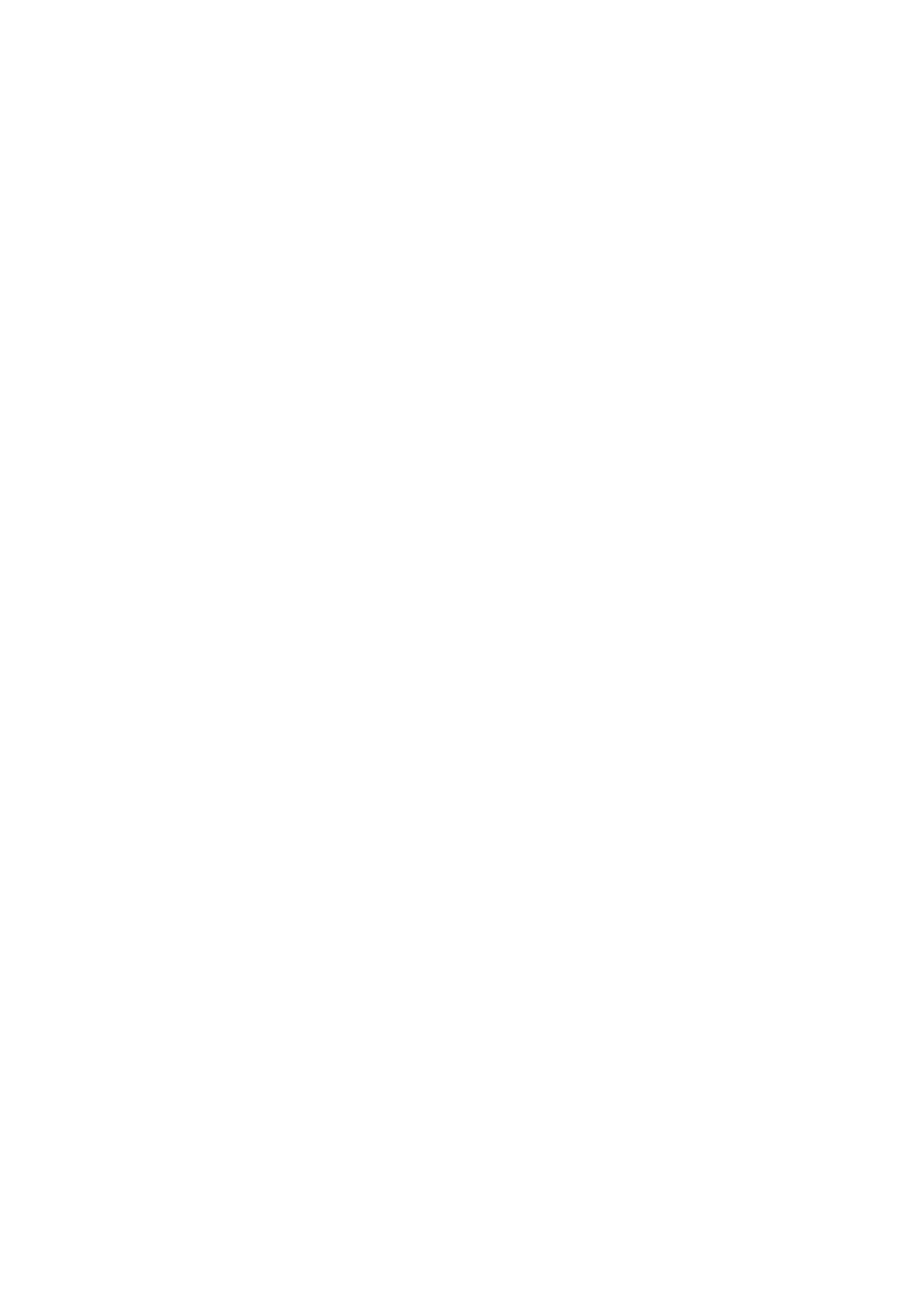Introduced by the Hon Dr Arthur Chesterfield-Evans, MLC First print



New South Wales

# **Smoke-free Environment Amendment (Removal of Exemptions) Bill 2006**

## **Contents**

|   |                                                      | Page |
|---|------------------------------------------------------|------|
| 1 | Name of Act                                          |      |
|   | 2 Commencement                                       |      |
|   | 3 Amendment of Smoke-free Environment Act 2000 No 69 | 2    |
|   | Schedule 1 Amendments                                |      |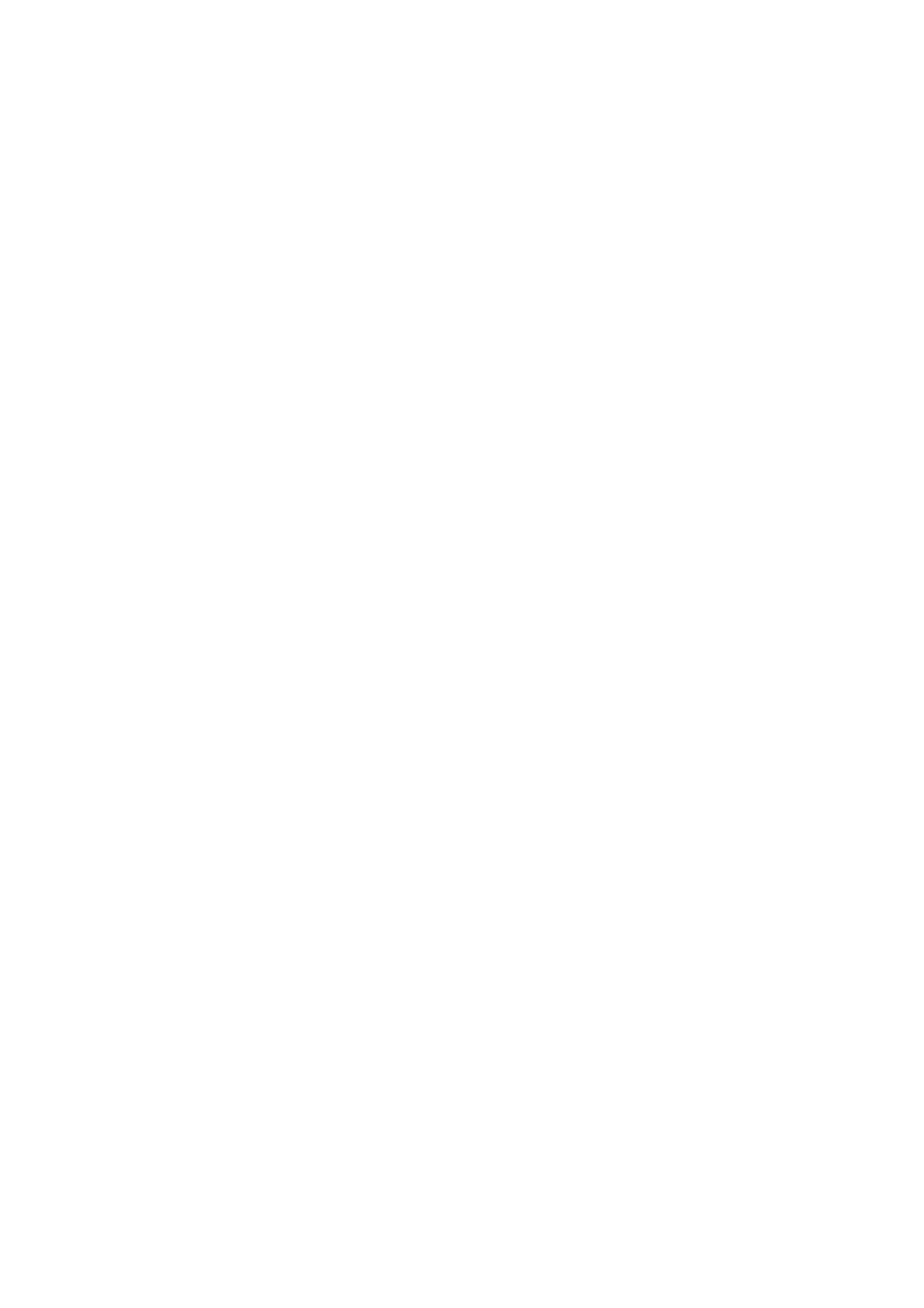

New South Wales

## **Smoke-free Environment Amendment (Removal of Exemptions) Bill 2006**

No , 2006

#### **A Bill for**

An Act to amend the *Smoke-free Environment Act 2000* to remove the exemptions relating to certain premises under that Act.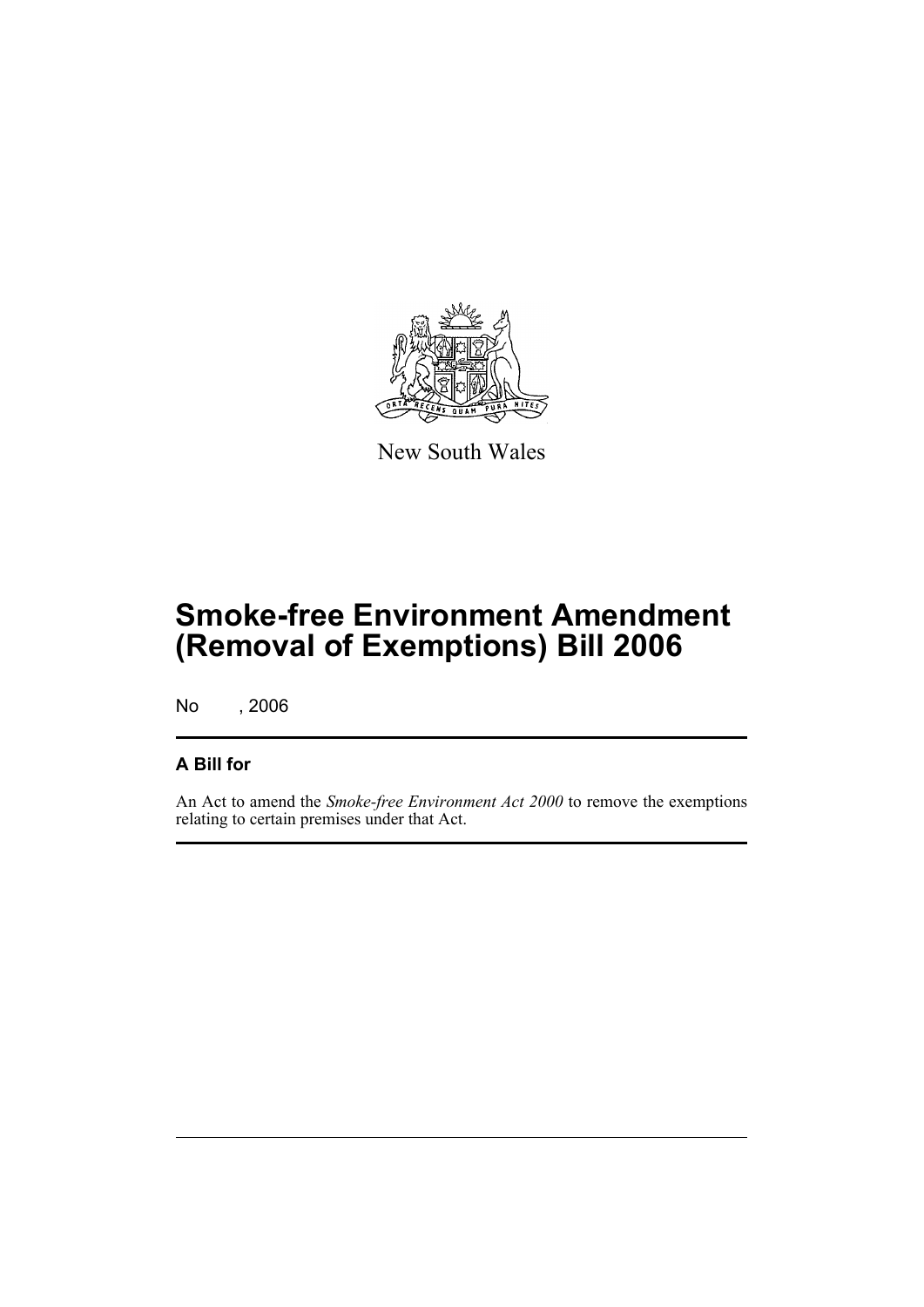<span id="page-5-2"></span><span id="page-5-1"></span><span id="page-5-0"></span>

|   | The Legislature of New South Wales enacts:                                            |                     |
|---|---------------------------------------------------------------------------------------|---------------------|
|   | Name of Act                                                                           | $\overline{2}$      |
|   | This Act is the Smoke-free Environment Amendment (Removal of<br>Exemptions) Act 2006. | 3<br>$\overline{4}$ |
|   | <b>Commencement</b>                                                                   | 5                   |
|   | This Act commences on the date of assent.                                             | 6                   |
| 3 | Amendment of Smoke-free Environment Act 2000 No 69                                    | 7                   |
|   | The <i>Smoke-free Environment Act 2000</i> is amended as set out in<br>Schedule 1.    | 8<br>9              |